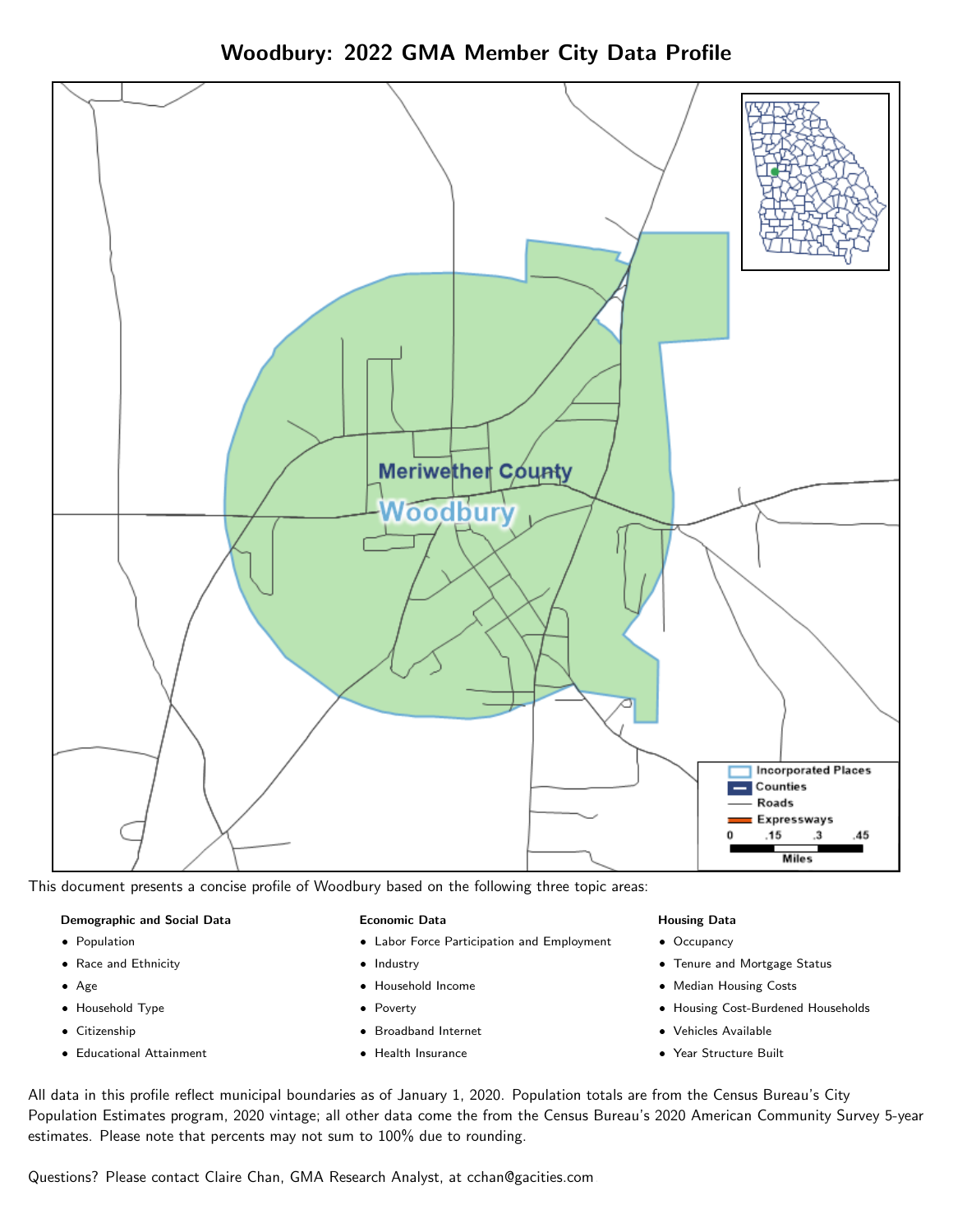# Woodbury: Demographic and Social



Age 0% 2% 4% 6% 8% Male **Female** Female 8% 6% 4% 2% 85 and over 80-84 75-79 70-74 65-69 60-64 55-59 50-54 45-49 40-44 35-39 30-34 25-29 20-24 15-19  $10-14$ 5-9 Under 5

# **Citizenship**

| Native Born<br>100% |  |
|---------------------|--|

Race and Ethnicity



Source: U.S. Census Bureau, City Population Estimates, 2020 vintage Source: American Community Survey, 2020 5-year estimates, table B03002

# Household Type



Source: American Community Survey, 2020 5-year estimates, table B01001 Source: American Community Survey, 2020 5-year estimates, table B11001

### Educational Attainment



Source: American Community Survey, 2020 5-year estimates, table B05002 Source: American Community Survey, 2020 5-year estimates, table B15002

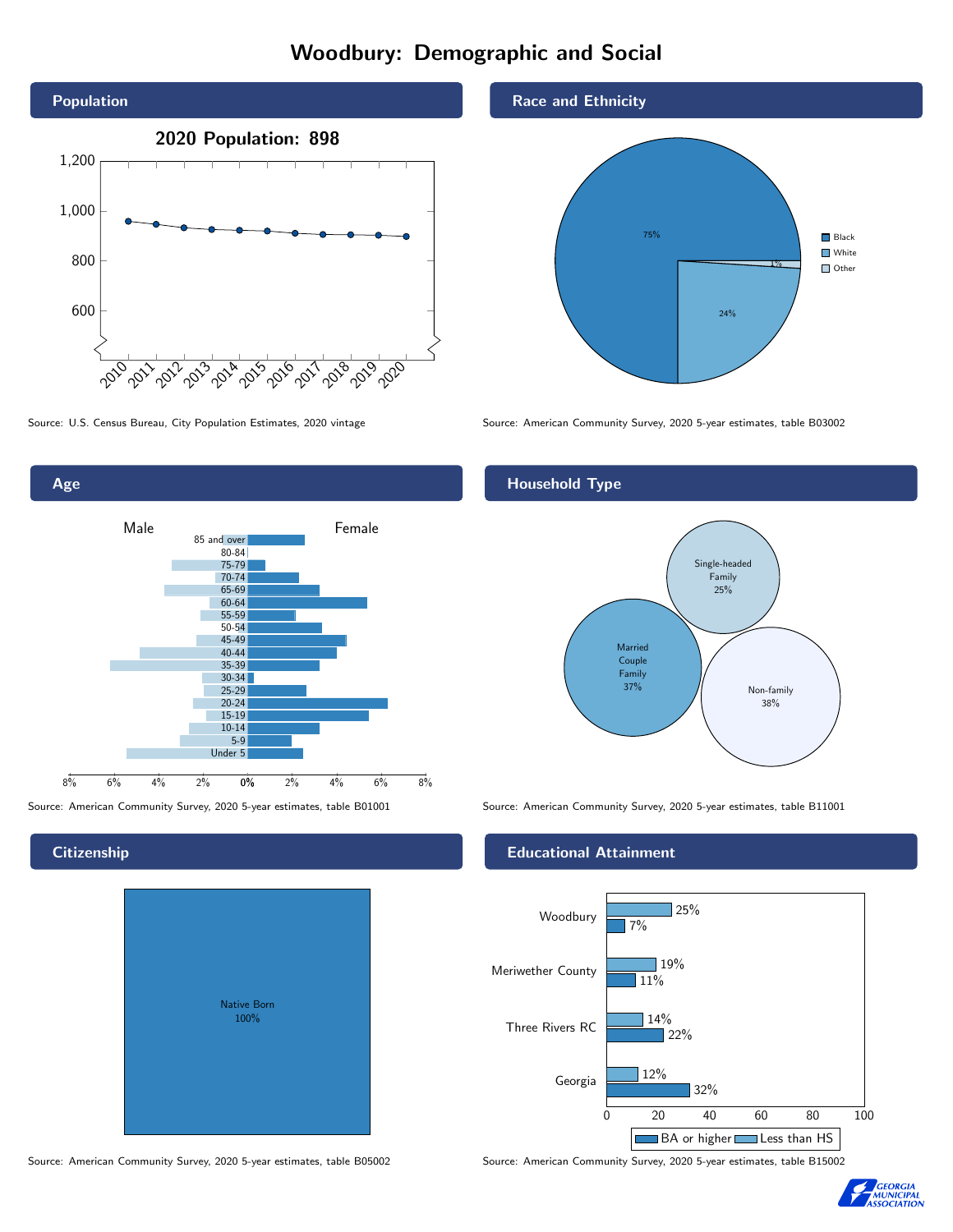# Woodbury: Economic



Source: American Community Survey, 2020 5-year estimates, table B23001 Note: Unemployment rate is based upon the civilian labor force.



Source: American Community Survey, 2020 5-year estimates, tables B19013 and B19025 Source: American Community Survey, 2020 5-year estimates, table B17010

Broadband Internet No 45% Yes 55%

# Industry

| $0\%$ |
|-------|
|       |
| 7%    |
| 19%   |
| $4\%$ |
| 13%   |
| 14%   |
| $1\%$ |
| 5%    |
| 6%    |
| 20%   |
| 6%    |
|       |
| $1\%$ |
| 5%    |
|       |

Source: American Community Survey, 2020 5-year estimates, table C24030

## Poverty



#### Health Insurance



Source: American Community Survey, 2020 5-year estimates, table B28002 Source: American Community Survey, 2020 5-year estimates, table B18135